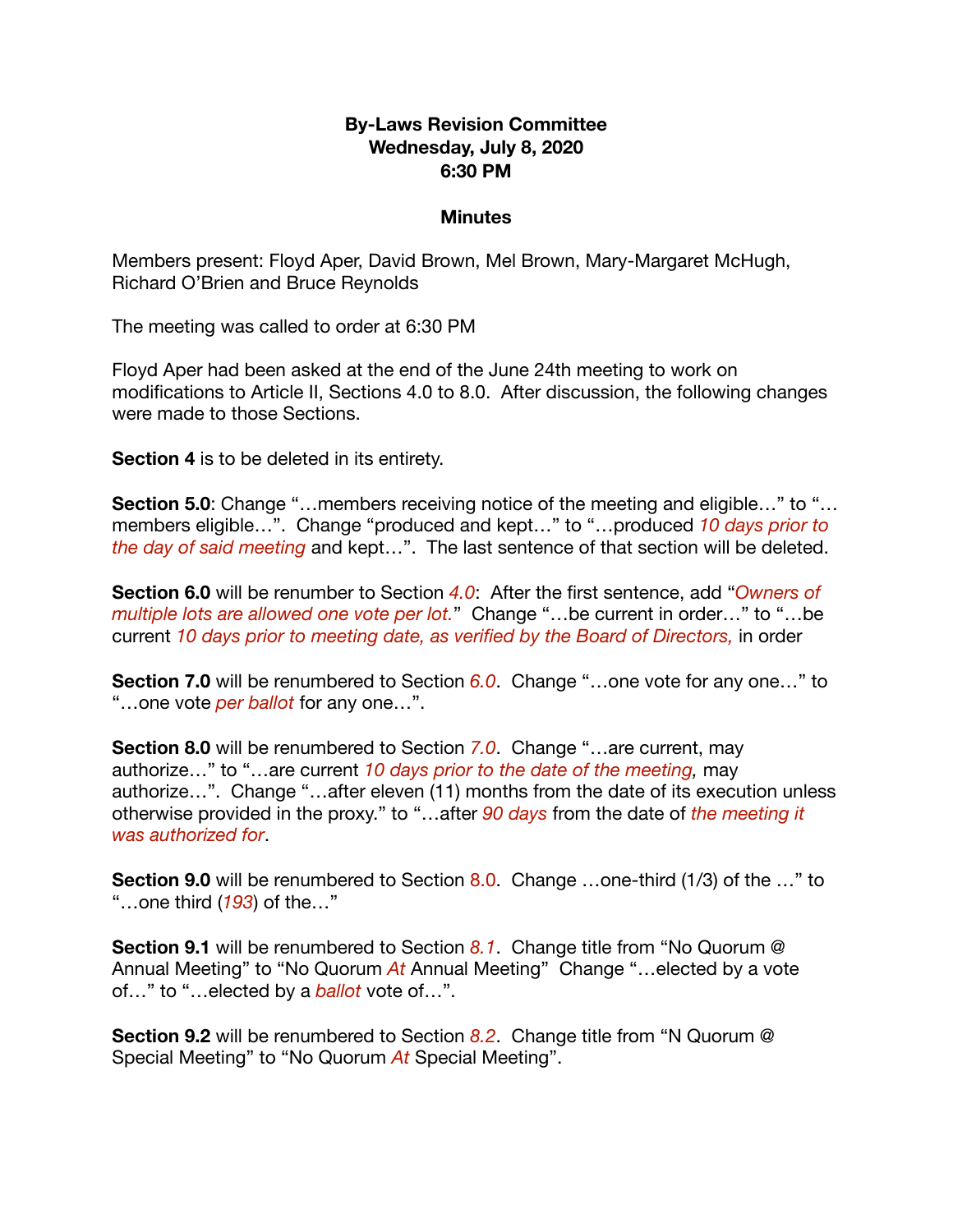**Section 10.0** will be renumbered to Section 9.0. Change "…presiding officers,…" to "…presiding officer." and then delete remainder of sentence.

**Section 11.0** will be renumbered to Section 10.0. Change "...under the Roberts..." to "under *the framework of* Roberts…"

**Article III, Section 3.0** - Change "…at a meeting of…" to "…at a *special* meeting of…". Change "majority of members then…" to "…majority of *lot owners* then…". Change "The members shall…" to "The *lot owners* shall…".

**Article IV, Section 3.0** - change "vote of the entire Board of Directors, whenever,…" to "vote of the *remaining* Board of Directors*, exclusive of the officer in question,* whenever, …

**Section 4.0** - Change "…locations as agreed…" to "…locations*, or by electronic media,* as agreed…"

**Section 5.1** was changed from "Speical Meeting via Email:" to "Urgent Motion via Electronic Media:"

**Section 6.0** - Change "...meeting, or email motion, of the Board shall..." to "... meeting, or *urgent motion via electronic media,* shall…"

**Section 8.0, b.** - Change "Be in Charge of the…" to "*Preside over* the…"

**Section 9.0, c.** - Delete the phrase "upon ratification by the Board,"

Section 10.0, a. - Change "…for the purpose." to "…for *that* purpose *and insure that the minutes are posted on [ihoa.org](http://ihoa.org).*"

The meeting was adjourned at 8:30 PM.

The next meeting of the By-Laws Revision Committee will be on Wednesday, July 22, 2020, at 6:30 PM in the Ironwood clubhouse.

Below are the complete changed sections including the proposed changes that were made during the meeting.

### **Article II - Association Meetings** *and Voting*

**Section 4.0** - Fixing of Record Date: For the purpose of determining which members are entitled to notice *of* and to vote at any meeting of members, the record date shall be 15 days prior to the date on which the notices are mailed or delivered. Voting rights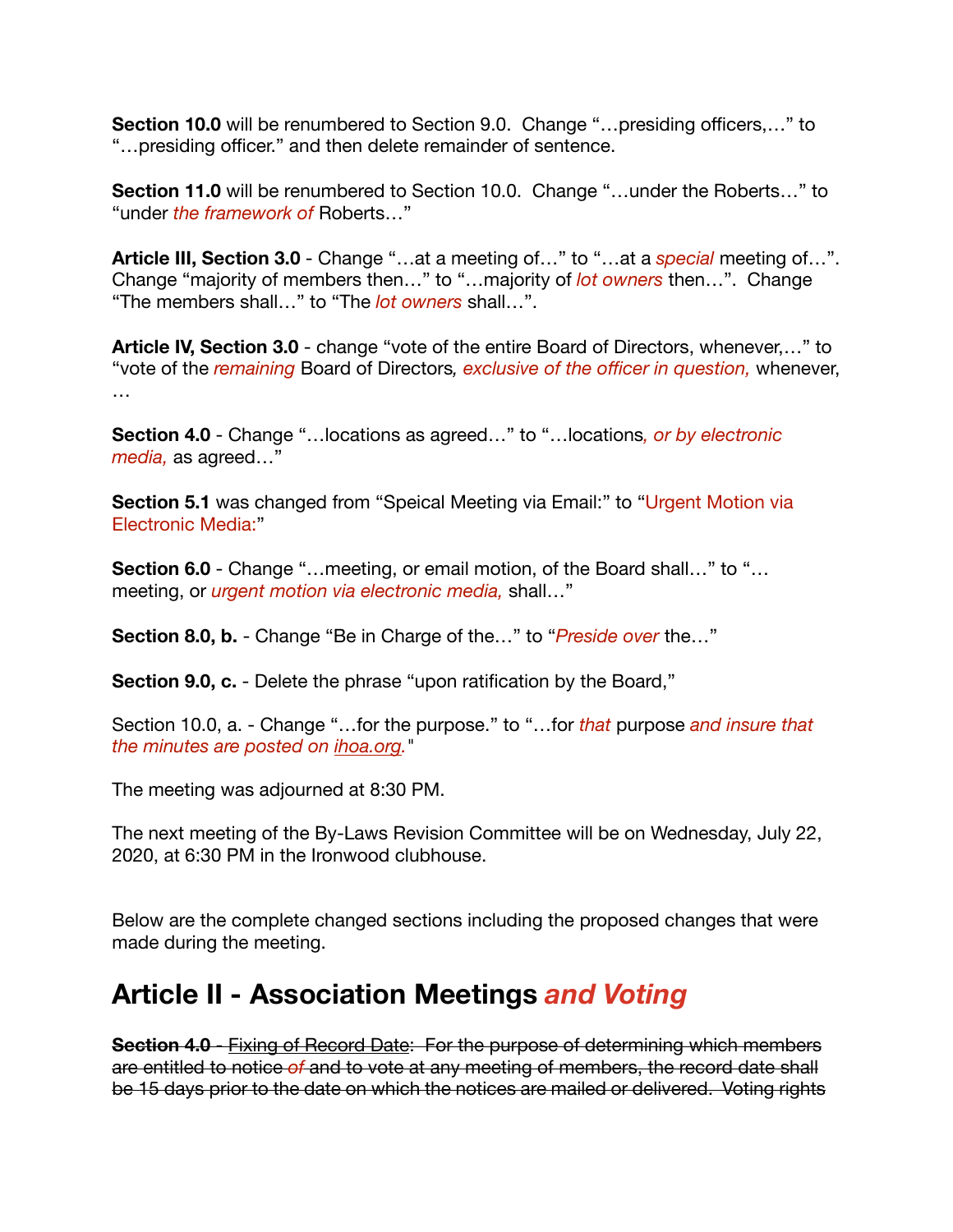only shall also be extended to those owners where the Board of Directors can determine that membership existed at the time of the meeting.

**Section 5.0** - *Eligible* Voting Lists: A list of the members receiving notice of the meeting and entitled *eligible* to vote on matters therein, shall be produced *10 days prior to the day of said meeting* and kept open for inspection during the meeting. A list of members not receiving notice but entitled *eligible* to vote because of membership eligibility acquired after the record date shall also be produced and kept open for inspection during the meeting.

**Section 6.0 4.0** - Voting Limitation *Rights*: Regardless of the number of owners of a lot, as defined in Article I, Section 3.0, no more than one vote per lot will be permitted. *Owners of multiple lots are allowed one vote per lot.* The dues for a lot must be current *10 days prior to meeting date, as verified by the Board of Directors,* in order for any owner to have a vote.

**Section 7.0** *6.0* - Cumulative Voting Not Permitted: Each member, regardless of the number of lots owned, shall be entitled to one vote on each matter submitted to vote at a meeting of Association members. In election of directors, each member, regardless of the number of lots owned, *lot owner* may cast no more than one vote *per ballot* for any one nominee.

**Section 8.0** *7.0* - Proxy: A*n owner* member, whose dues are current *10 days prior to the date of the meeting*, may authorize, in writing, another *member* person to *represent them* vote on his or her behalf at the meeting of the Association members. Unless otherwise limited in the document, the proxy holder shall be deemed to have authority to vote on all matters submitted to a vote at the meeting. A proxy shall not be valid after eleven (11) months *90 days* from the date of its execution unless otherwise provided in the proxy *the meeting it was authorized for*.

**Section 9.0** *8.0* **–** Quorum: *Members representing* one-third (1/3) *(193)* of the *lots in* members of the *subdivision* Association, *eligible to vote, either* present in person or by proxy, shall constitute a quorum at any meeting of members of the Association.

*Section 8.1 – No Quorum At Annual Meeting:* If a quorum is not present at the annual meeting of the Association, the only business that shall be conducted is the election of Directors to fill expiring terms. Directors shall be elected by a *ballot* vote of members present at the annual meeting, either in person or by proxy. The annual meeting shall then be adjourned, and the Board of Directors will set a future time and place for an Annual Meeting.

*Section 8.2 – No Quorum At Special Meeting*: If a quorum is not present for a Special Meeting of the members of the Association, the meeting shall be adjourned. *Provided the parties initially calling for the meeting so demand,* automatically, and *. the* future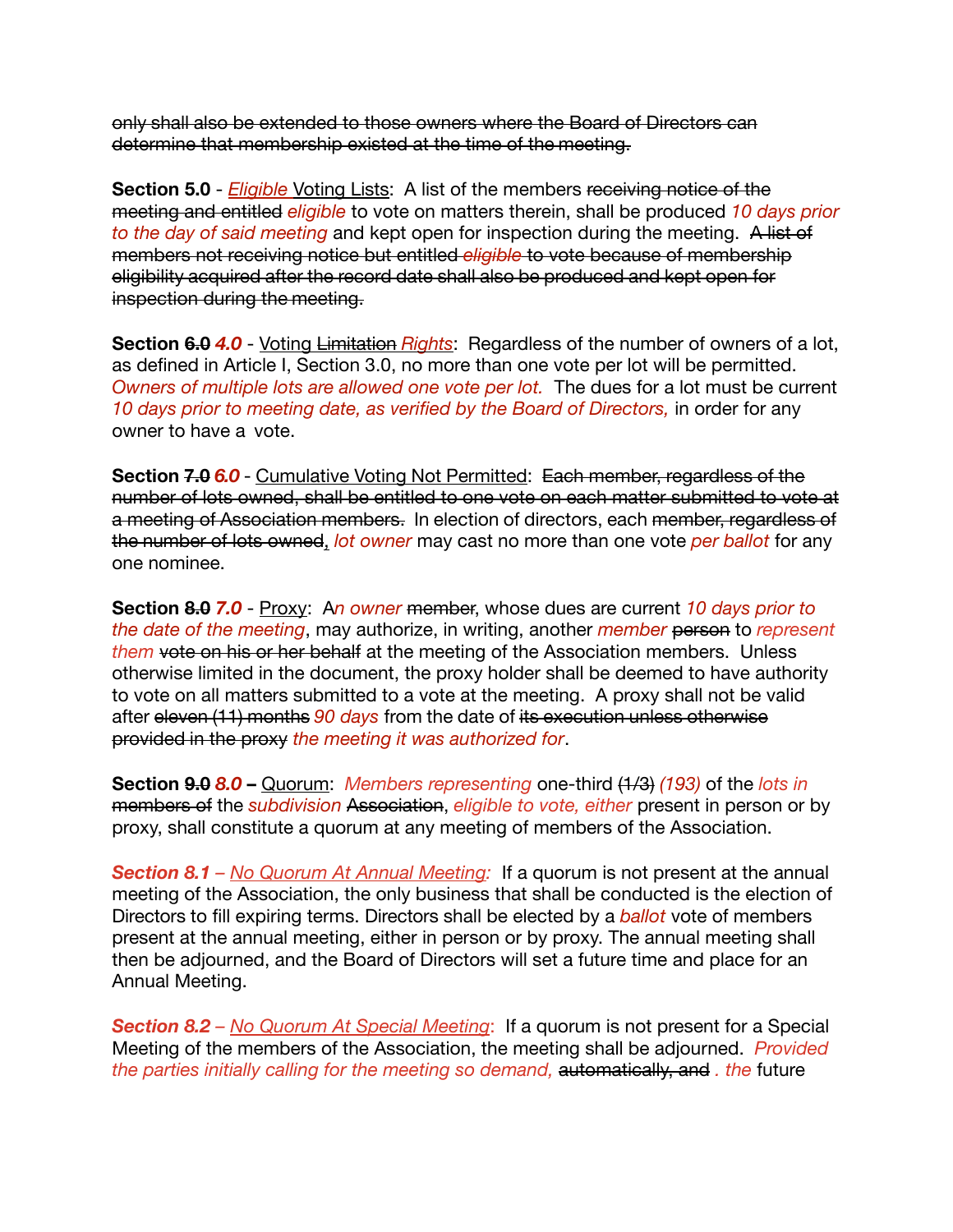time and place for the meeting will be set by the Board of Directors, if the parties initially calling for the meeting so demand.

**Section 10.0** *9.0* - Voting Procedure: Voting shall be by *ballot* a show of hands unless *an alternate method* voting by ballot is ordered by the presiding officers,. or requested by 25 members in attendance.

*Section 10.0 – Rules of Order: At all meetings, all business shall be conducted under the framework of the Roberts Rules of Order – Revised.* 

# **Article III - Board of Directors**

**Section 3.0** - Removal of Directors: One or more of the Directors may be removed with or without cause at a *special* meeting of the Association, when a quorum is present, by the affirmative vote of a majority of members *lot owners* then entitled to vote. The members *lot owners* shall then elect Director(s) to replace the one(s) removed.

## **Article IV - Officers**

**Section 3.0** - Removal: Any officer may be removed from office by a majority vote of the entire *remaining* Board of Directors, *exclusive of the officer in question,* whenever, in the judgment of the Board, the best interest of the Association will be served. but *S*uch action shall be without prejudice of the person removed.

*Section 5.1 - Urgent Motion via Electronic Media: A motion and vote that requires timely action may be conducted by email if it meets the following criteria:* 

- *a. The motion is sent to all Board members for their consideration and vote.*
- *b. Each Board member must respond to all other Board members when replying.*
- *c. All Board members must vote on the motion. If any Board members do not vote, the motion cannot be approved.*

**Section 6.0** - Method of Acting: The act of a majority of the Board at any duly noted meeting*, or urgent motion via electronic media,* of the Board shall be binding on the entire Board.

**Section 8.0, b.** he or she shall *b*e in charge of Preside over the business of the corporation.

*Section 9.0, c. Shall become the acting president in case of the incapacity of the president.*